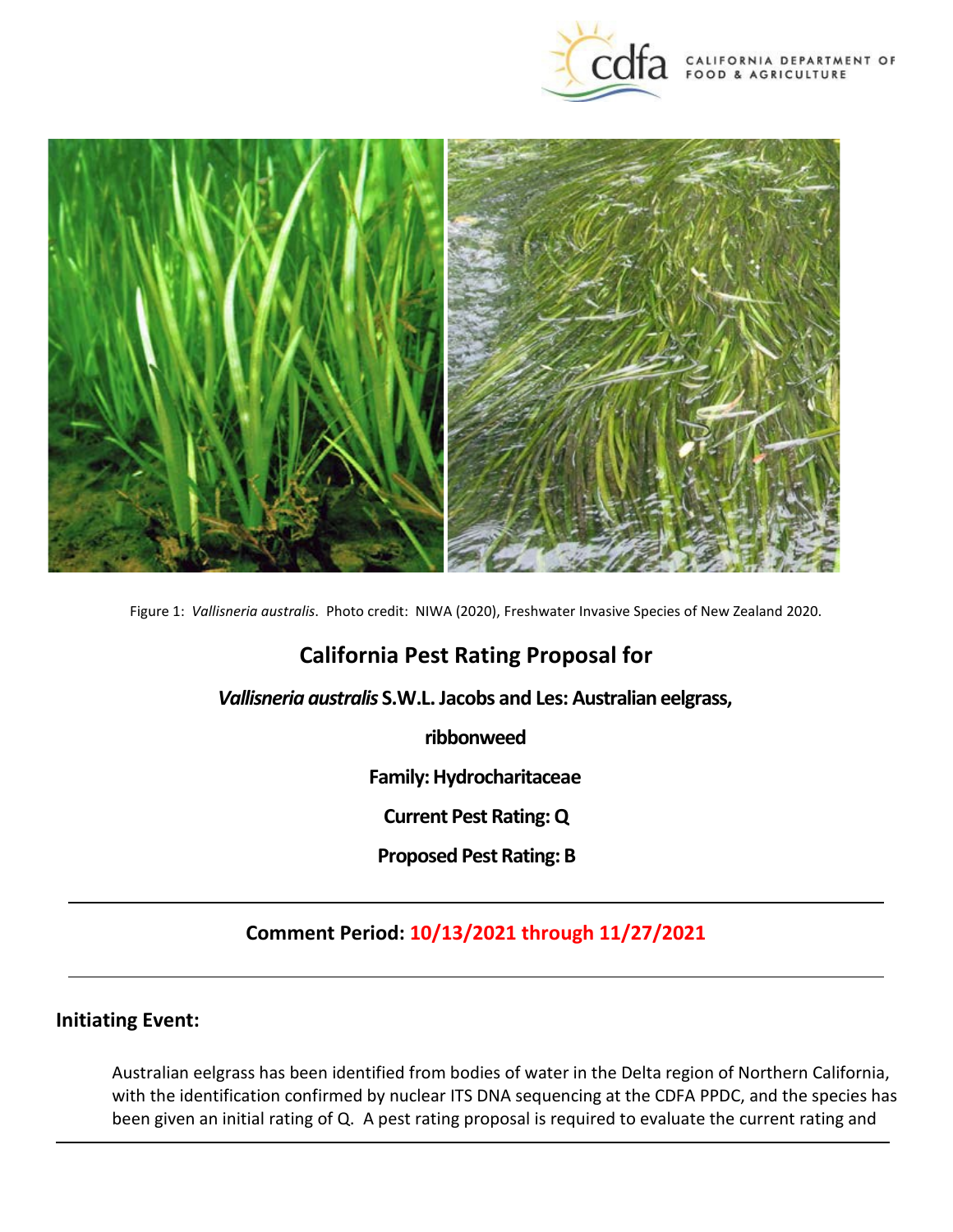

status of the species in the state of California.

#### **History & Status:**

 **Background:** *Vallisneria australis* (Australian eelgrass) is a native of eastern Australia that has previously been included in a very broadly defined American species *V. americana* Michx. (see e.g., Haynes, 2000; Lowden, 1982). It has also sometimes been incorrectly identified as the Eurasian species *V. spiralis* L. The systematics of the genus was clarified using both morphological and DNA sequence data by Les et the remaining species are native to Australia, Eurasia, or Africa, with greatest species diversity in Australia. According to Les et al. (2008), *Vallisneria australis* differs from the widespread North American species *V. americana* in ecological and physiological characters, as well as a limited number of characters from plant morphology. *Vallisneria australis*, *V. americana* and *V. spiralis* form well- developed plants of *V. australis* tend to have longer and wider leaves (1.6-3.5 versus 1-1.5 cm wide) use of both available morphology and DNA sequence data from easily amplified regions such as the nuclear internal transcribed spacer region (ITS). Several species of eelgrass have been sold in the aquarium trade, which is a likely pathway of introduction of non-native populations into other areas Wakesura et al., 2016). al. (2008), who recognized 14 to 15 species in the genus. Three species are native to North America and separated natural groups in their analyses of nuclear ITS DNA sequence data, but the species can be difficult to distinguish morphologically, particularly in the case of vegetative plant specimens. Wellthan in *V. americana*, but the majority of diagnostic morphological features separating *V. australis* from other species including *V. americana* and *V. spiralis* are reproductive characters from the male or female flowers. Thus, the accurate identification of vegetative plants from wild or cultivated sources requires including portions of Asia, New Zealand, Europe, and California (Mesterházy et al, 2021; NIWA, 2020;

 *Vallisneria australis* is a rooted submersed freshwater aquatic perennial with a rosette habit and long creeping stems (stolons or rhizomes) at or below the bottoms of the bodies of water in which the plants not yet determined whether both male and female plants have been introduced into California (Patricia (Les et al., 2008; Flora of Victoria, 2021). The elongate strap-shaped leaves of Australian eelgrass can be up to at least 3 meters long and 1.5-3.5 cm wide, with fine toothed margins towards the leaf apex. The male flowers (< 0.5 mm) are clustered in membranous sheaths near the bases of the male plants and are released to float to the water surface. The filaments of the stamens are partially fused (free in *V. spiralis*) and lack hairs (hairy at the base of the androecium in *V. americana*). The small 3-parted female a tubular sheath at the end of a long narrow stalk (peduncle), oriented so that the flower has an opening at the water surface. After fertilization, the flower stalk becomes spirally coiled, pulling the developing cm long, breaking apart irregularly at maturity to release numerous small ellipsoidal seeds, occur. Male and female flowers are borne on separate plants (dioecious condition), but it is apparently Gilbert, pers. com., 9-13-2021). In New Zealand, almost all populations of this introduced species contain only female plants, and seed production is not reported (NIWA, 2020). The morphology of the species is described here based primarily on our knowledge of plants in their native habitat in Australia 5-7 prominent longitudinal leaf veins are parallel and connected by small lateral veins. Many very small flowers are approximately 2-4 mm long, generally borne singly (sometimes up to 4 per inflorescence) in fruit below the water surface. The narrowly cylindrical single-chambered fruits are approximately 2-16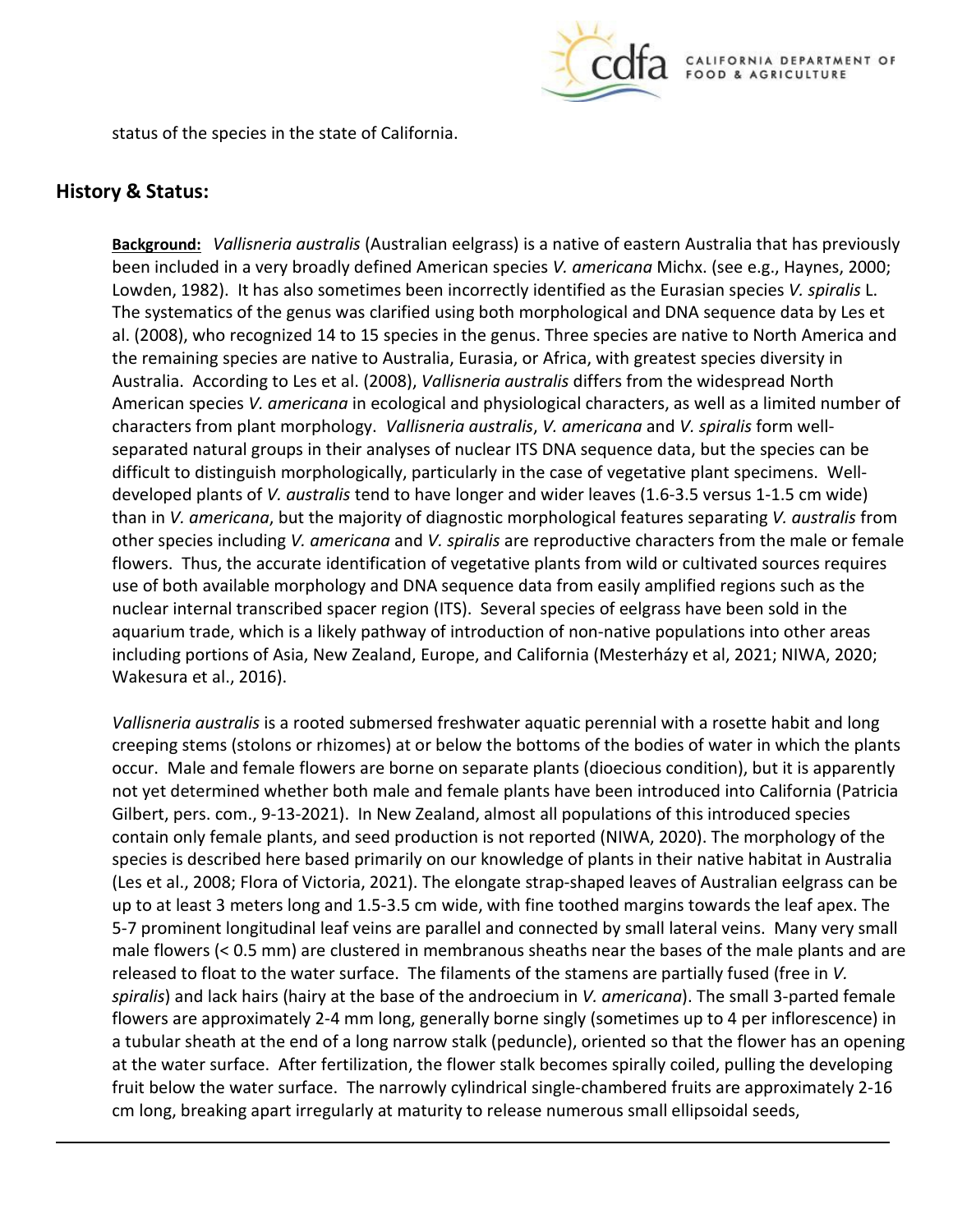

**CALIFORNIA DEPARTMENT OF** FOOD & AGRICULTURE

 creeks, rivers, ponds, and irrigation channels (Flora of Victoria, 2021; Les et al., 2008). The species has been reported to occur in bodies of water up to at least 20 feet deep, and can grow in still to moderately fast-flowing water (New Zealand Plant Conservation Network, 2021). approximately 1.5-2 mm in length. The plant occurs in its native habitat in freshwater lakes, reservoirs,

 **Worldwide Distribution**: *Vallisneria australis* is native to creeks, rivers, and other inland bodies of an introduced plant in Western Australia (Les et al., 2008; USDA GRIN, 2021). Australian eelgrass has has been recently documented as an introduced plant in Japan (Wakesura et al., 2016), Europe water in eastern Australia from Queensland south to Tasmania and South Australia and is reported as also been introduced into New Zealand (with an earliest known record from 1897 (NIWA, 2020), and (Belgium, Germany, Hungary, Italy; documented by Mesterházy et al., 2021), and northern California.

 5 regions of New Zealand. Other species of *Vallisneria* (*V. americana* in Indonesia and Timor-Leste, and the Eurasian and African species *V. spiralis* in New Zealand and Taiwan) are listed as harmful by Madagascar. Given the taxonomic difficulties in the past classifications of the genus these **Official Control:** *Vallisneria australis* has been designated as an unwanted organism under the National Pest Plant Accord of New Zealand (NIWA, 2020) and is under regional pest management in organisms in the USDA PCIT database (2021), and all aquatic plants are listed as harmful organisms designations are likely to have been intended to apply at least in part to plants now classified as *V. australis*.

 **California Distribution**: Australian eelgrass has been documented as occurring along marinas, the populations has been confirmed by nuclear ITS DNA sequence analysis at the CDFA diagnostic laboratory (CDFA PDR database, 2021). Based on archived aerial images of some of the current populations it appears that plants of the species have been present in the Delta Region for several years prior to their identification at the CDFA diagnostic laboratories (Nicholas bridges, delta islands, and waterfronts at multiple sites in the Sacramento Delta region in Sacramento, San Joaquin, and Solano Counties during the summer of 2021. The identity of 5 of Rasmussen, pers. comm., 9-13-2021), and it appears likely that other populations may be present in northern California.

 shipped for aquarium use (CDFA PDR database, 2021). **California Interceptions**: *Vallisneria* plants identified only to genus have been intercepted in parcel shipments into California originating in Colorado, Florida, and Illinois, presumably being

The risk **Australian eelgrass** would pose to California is evaluated below.

### **Consequences of Introduction:**

 **1) Climate/Host Interaction:** The plant could occur in open water habitats in other areas of California. Therefore, Australian eelgrass receives a **Medium (2)** in this category.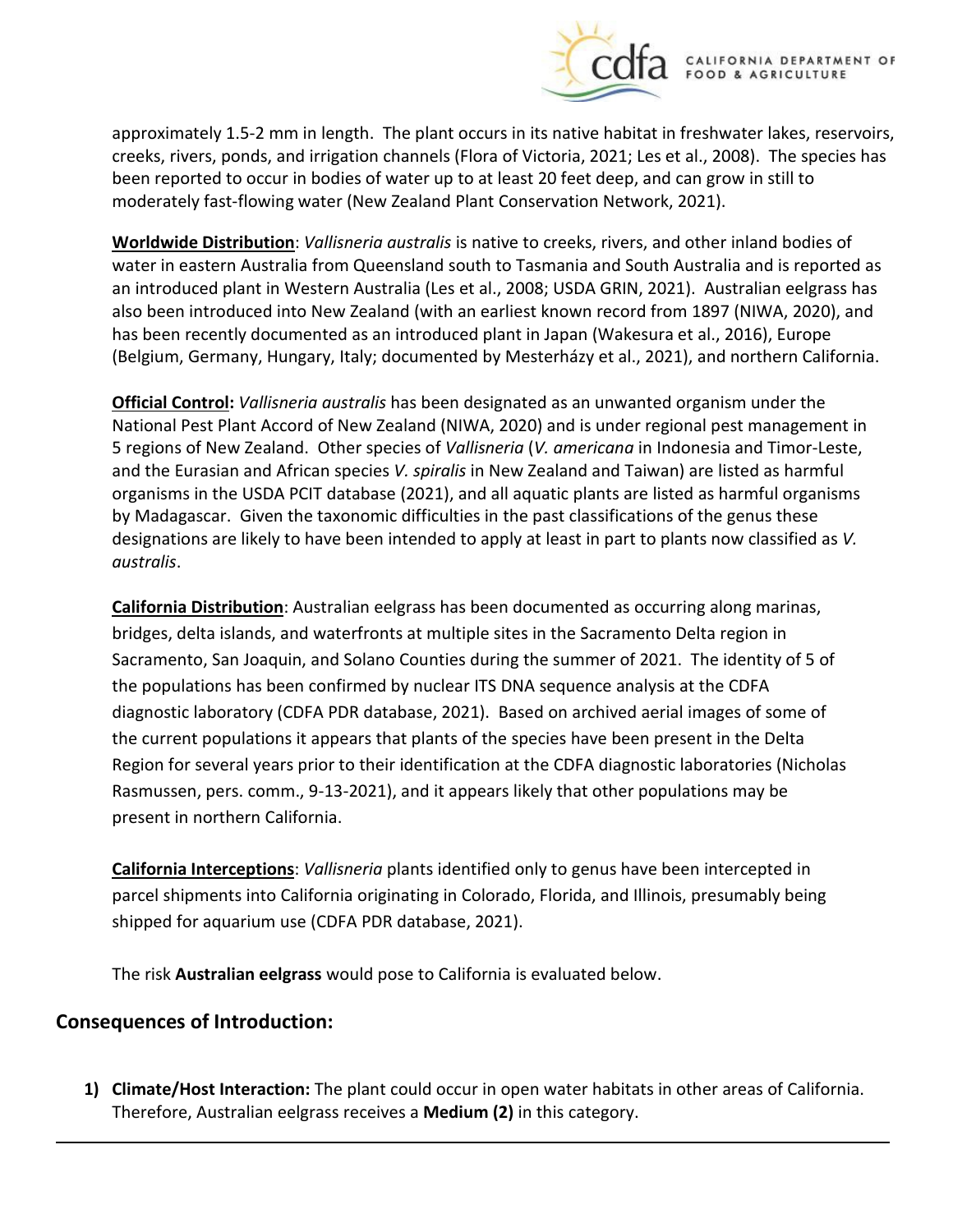

Evaluate if the pest would have suitable hosts and climate to establish in California.

**Score**: **2** 

- Low (1) Not likely to establish in California; or likely to establish in very limited areas.
- **Medium (2) may be able to establish in a larger but limited part of California.**
- High (3) likely to establish a widespread distribution in California.
- ecological conditions are favorable. **2) Known Pest Host Range:** Risk is **High (3)** as weeds do not require any one host, but growwherever

Evaluate the host range of the pest.

**Score: 3** 

- Low (1) has a very limited host range.
- Medium (2) has a moderate host range.
- **- High (3) has a wide host range.**
- the basal rhizomes or stolons and is also reported to spread by stolon fragmentation (New Zealand intentional planting in ponds or the disposal of pond or aquarium contents. Reproduction by seed in northern California in 2021 it has been identified in portions of three counties in the Sacramento River Delta area, and continued spread is likely unless control is established. *Vallisneria australis*  receives a **High (3)** in this category. **3) Pest Dispersal Potential:** Australian eelgrass can spread locally in bodies of water by extension of Plant Conservation Network, 2021; NIWA, 2020). Both vegetative plant fragments and seeds can be dispersed by natural water flow, on boats and boat trailers or dredging equipment, and by has not yet been documented in California. Since the documentation of the presence of the species

Evaluate the natural and artificial dispersal potential of the pest.

**Score: 3** 

- Low (1) does not have high reproductive or dispersal potential.
- **-** Medium (2) has either high reproductive or dispersal potential.
- **- High (3) has both high reproduction and dispersal potential.**
- needed for irrigation, navigation, and hydropower generation. The genus is considered a desirable plant in the aquarium trade, but this species has the significant disadvantage that its leaves grow to 3 meters in length, and the species has been documented as naturalizing in northern California as well as in New Zealand, Japan, and Europe. The species receives a **Medium (2)** in this category. **4) Economic Impact:** Australian eelgrass can form tall underwater meadows that may block water flow

Evaluate the economic impact of the pest to California using the criteria below.

### **Economic Impact: D, F**

- A. The pest could lower crop yield.
- B. The pest could lower crop value (includes increasing crop production costs).
- C. The pest could trigger the loss of markets (includes quarantines).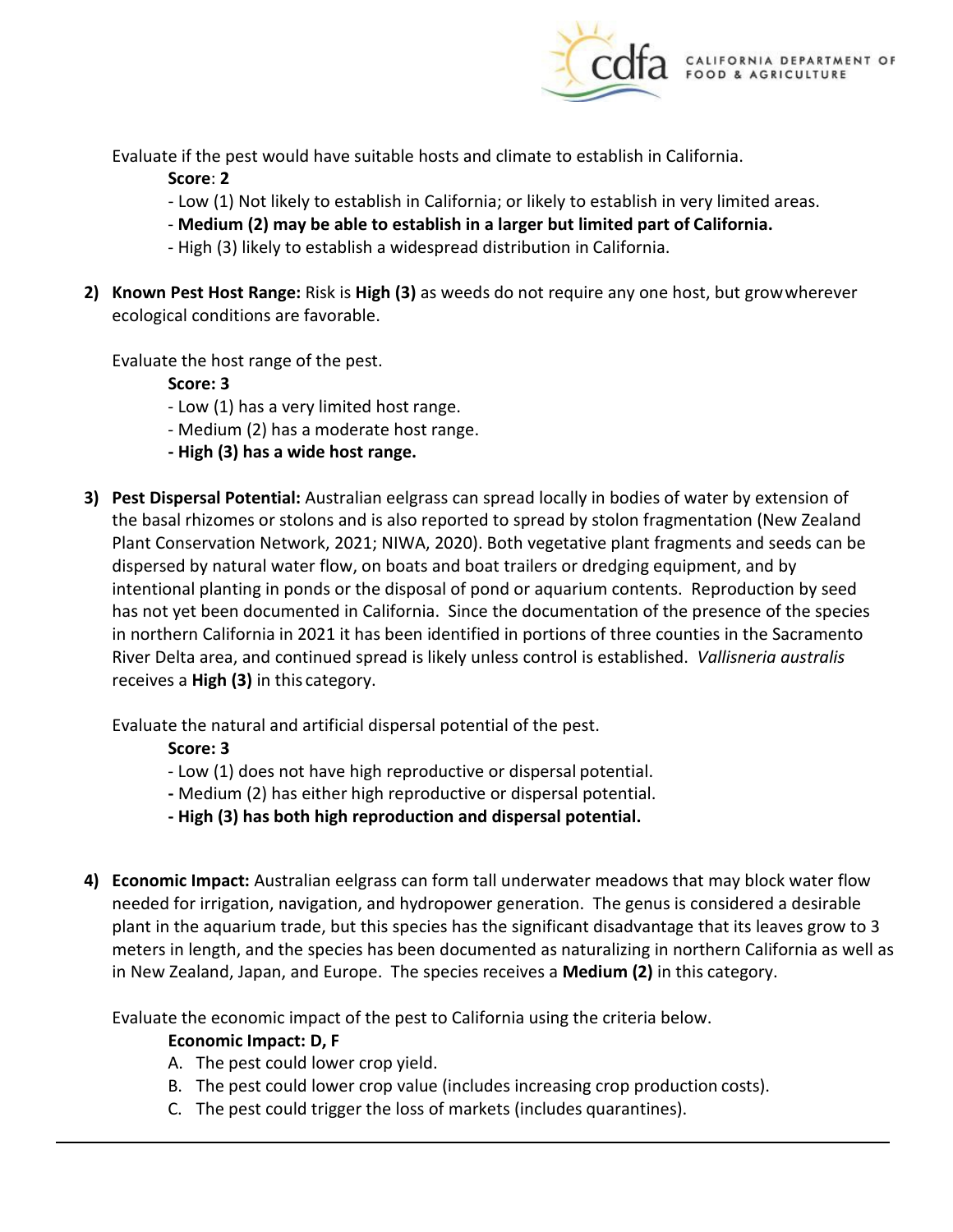

- D. **The pest could negatively change normal cultural practices.**
- E. The pest can vector, or is vectored, by another pestiferous organism. The organism is injurious or poisonous to agriculturally important animals.
- **F. The organism can interfere with the delivery or supply of water for agricultural uses.**

#### **Economic Impact Score**: **2**

- Low (1) causes 0 or 1 of these impacts.
- **Medium (2) causes 2 of these impacts.**
- High (3) causes 3 or more of these impacts.
- also impede boat navigation. On the positive side, species of *Vallisneria* can provide useful food sources for waterfowl, fish, and other aquatic organisms (Les et al., 2008). Australian eelgrass receives a **High (3)** in this category. **5) Environmental Impact:** The plant could invade the water systems of California, disrupt natural lake communities and potentially lower biodiversity by covering lake, reservoir, or riverine surfaces. It can

### **Environmental Impact: A, D**

- **A. The pest could have a significant environmental impact such as lowering biodiversity, disrupting natural communities, or changing ecosystem processes.**
- B. The pest could directly affect threatened or endangered species.
- C. The pest could impact threatened or endangered species by disrupting critical habitats.
- **D. The pest could trigger additional official or private treatment programs.**
- E. The pest significantly impacts cultural practices, home/urban gardening or ornamental plantings.

#### **Environmental Impact Score:**

- Low (1) causes none of the above to occur.
- Medium (2) causes one of the above to occur.
- **High (3) causes two or more of the above to occur.**

## **Consequences of Introduction to California for Australian eelgrass***:* **High (13)**

Add up the total score and include it here.

-Low = 5-8 points -Medium = 9-12 points **-High = 13-15 points** 

**6) Post Entry Distribution and Survey Information**: Australian eelgrass has been found to be established in several counties in the Delta Region of California. It receives a **Low (-1)** in this category.

#### **Score: -1**

-Not established (0) Pest never detected in California or known only from incursions. **-Low (-1) Pest has a localized distribution in California or is established in one**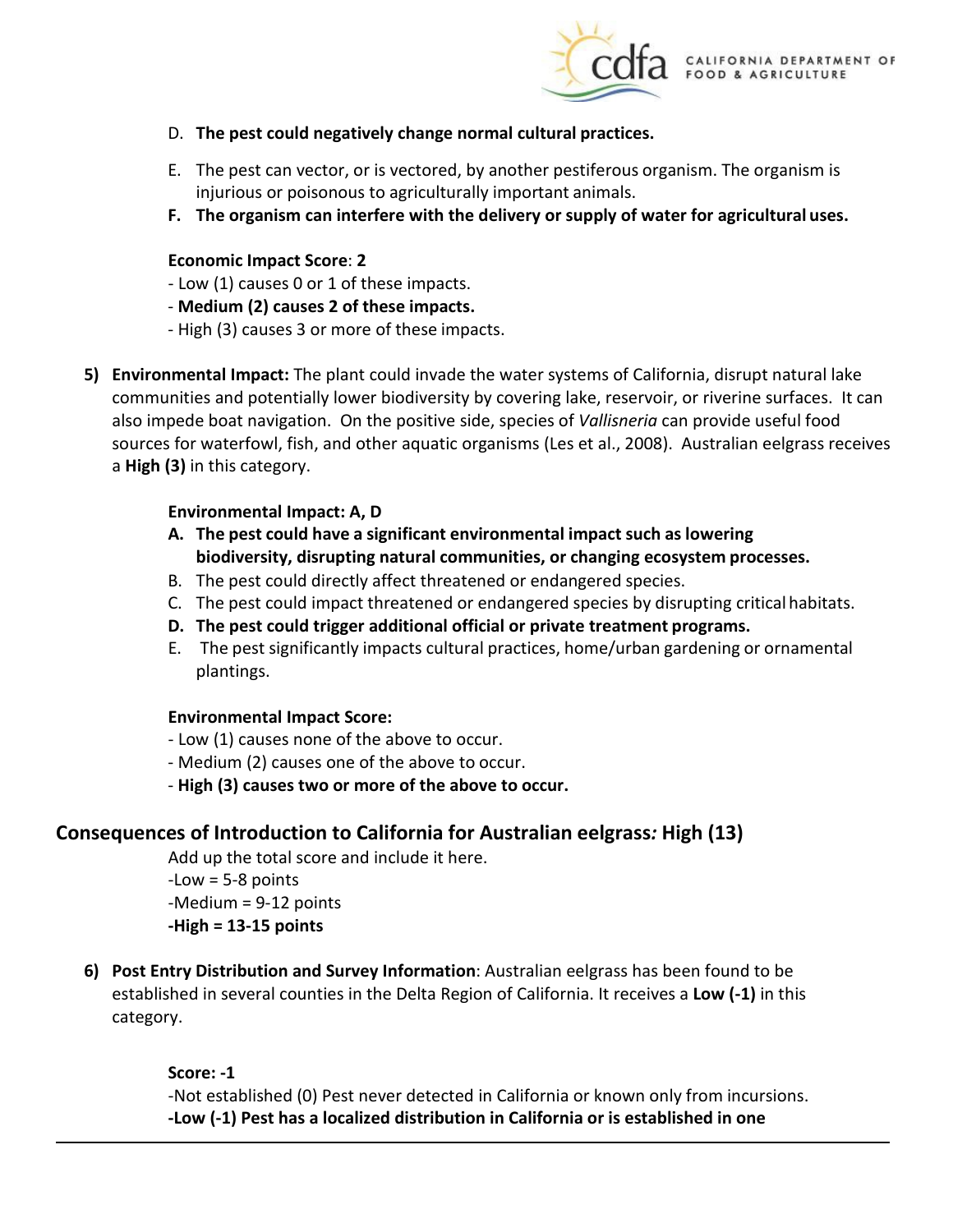

#### **suitable climate/host area (region).**

-Medium (-2) Pest is widespread in California but not fully established in the endangered area, or pest established in two contiguous suitable climate/host areas.

 -High (-3) Pest has fully established in the endangered area, or pest is reported in more than two contiguous or non-contiguous suitable climate/host areas.

 **7) The final score is** the consequences of introduction score minus the post entry distribution and survey information score:

 *Information = Medium (12) Final Score: Score of Consequences of Introduction – Score of Post Entry Distribution and Survey* 

#### **Uncertainty:**

 has been present in northern California prior to its documentation in 2021. Additional populations of the species may be present in the state, particularly given the difficulties in distinguishing species of *Vallisneria* from vegetative plants. The degree of reproduction by seed among plants of *Vallisneria* in California is not yet known. No seed production has been observed in the introduced populations in The ability of Australian eelgrass to invade open water in mild climates is well established. Its invasion of the California Delta appears to be in a relatively early stage, but it is unclear for how many years it New Zealand, where the introduction of Australian eelgrass has involved almost exclusively female plants (NIWA, 2020).

#### **Conclusion and Rating Justification:**

 Australian eelgrass is a potentially invasive aquatic weed that has been documented from several that are sold in the aquarium trade on a global basis, and has been introduced into the freshwater animals elsewhere in North America, so the species may be subject to some level of natural control by herbivory. A "B" rating is recommended due to the likelihood of further spread and establishment in localities in the Delta region of northern California. The species is one of several members of the genus environment in New Zealand, Europe, and Asia in addition to northern California. The species is less desirable as an aquarium plant than other members of its genus because it grows to 3 meters in leaf length. The genus is known to provide important food sources for waterfowl, fish and other aquatic the absence of control measures.

#### **References:**

California Department of Food and Agriculture (CDFA). 2021. Pest and damage record database. Accessed Sept. 2, 2021:

#### <https://pdr.cdfa.ca.gov/PDR/pdrmainmenu.aspx>

Flora of Victoria. 2021. *Vallisneria australis* S.W.L. Jacobs and Les, Eel Grass. Accessed Sept. 1, 2021.

 eds. Flora of North America North of Mexico. Vol. 22, Magnoliophyta: Alismatideae, Arecidae, Commelinidae (in part) and Zingiberidae. Oxford University Press, New York and Oxford. Haynes, R.R. 2000. Hydrocharitaceae Jussieu. Pp. 26-38 in Flora of North America Editorial Committee,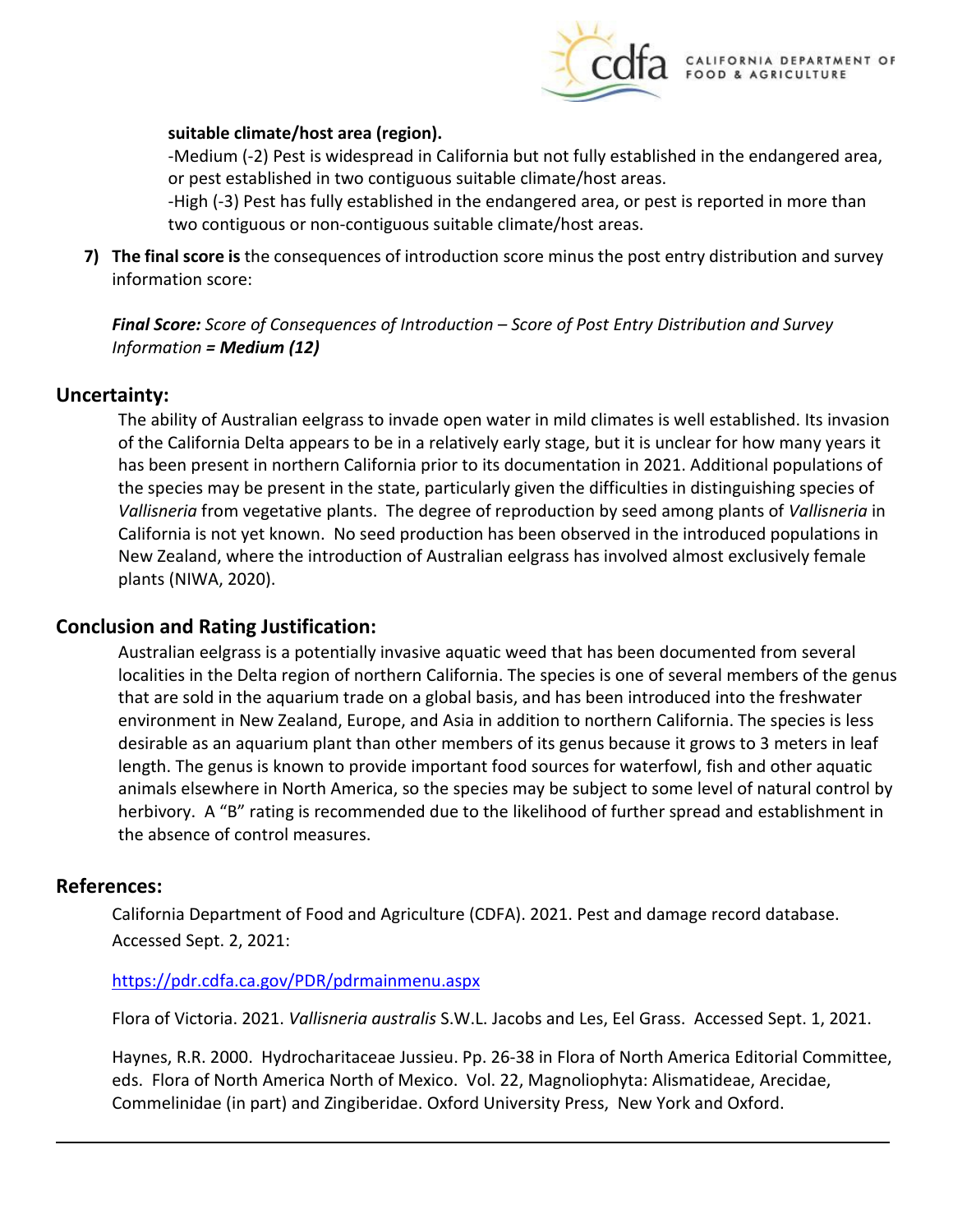

 Les, D.H., Jacobs, S.W.L., Tippery, N.P., Chen, L., Moody, M.L. and Wilstermann-Hilderbrand, M. 2008. Systematics of *Vallisneria* (Hydrocharitaceae). Systematic Botany 33: 49-65.

Lowden, R.M. 1982. An approach to the taxonomy of *Vallisneria* L. (Hydrocharitaceae). Aquatic Botany 13: 269-298.

 Mesterházy, A., Somogyi, G., Efremov, A., and Verloove, F. 2021. Assessing the genuine identity of alien *Vallisneria* (Hydrocharitaceae) species in Europe. Aquatic Botany 174: article 103431. <https://doi.org/10.1016/j.aquabot.2021.103431>

New Zealand Plant Conservation Network. *Vallisneria australis*. Accessed Sept. 1, 2021: <https://www.nzpcn.org.nz/flora/species/vallisneria-australis>/

 NIWA (National Institute of Water and Atmospheric Research). 2020. Freshwater Invasive Species of New Zealand 2020. Accessed Sept. 3, 2021:

%202020 0.pdf [https://niwa.co.nz/sites/niwa.co.nz/files/Freshwater%20invasive%20species%20of%20New%20Zealand](https://niwa.co.nz/sites/niwa.co.nz/files/Freshwater%20invasive%20species%20of%20New%20Zealand%202020_0.pdf) 

https://pcit.aphis.usda.gov/PExD/faces/ViewPExD.jsp USDA. PCIT database. 2021. Animal and Plant Health Inspection Service (APHIS). Phytosanitary Certificate Issuance and Tracking System. Phytosanitary Export Database. Accessed Sept. 1, 2021:

 U.S. National Plant Germplasm System. *Vallisneria australis* S.W.L. Jacobs and Les. Accessed: Sept. 1, USDA. GRIN database. 2021. Agricultural Research Service., United States Department of Agriculture, 2021:

<https://npgsweb.ars-grin.gov/gringlobal/taxon/taxonomydetail?id=465805>

 *Vallisneria* (Hydrocharitaceae) species in Japan with a special emphasis on the commercially traded Aquatic Botany 128: 1-6. Accessed Sept. 3, 2021: DOI: 10.1016/j.aquabot.2015.09.002 Wasekura, H., Horie, S., Fujii, S., and Maki, M. 2016. Molecular identification of alien species of accessions and the discovery of hybrid between nonindigenous *V. spiralis* and native *V. denseserrulata*.

#### **Responsible Party:**

Robert Price, Primary State Botanist; California Department of Food & Agriculture; Seed Laboratory and Herbarium; 3294 Meadowview Road, Sacramento, CA 95832; Tel. (916) 738-6700; [plant.health\[@\]cdfa.ca.gov](https://plant.health[@]cdfa.ca.gov)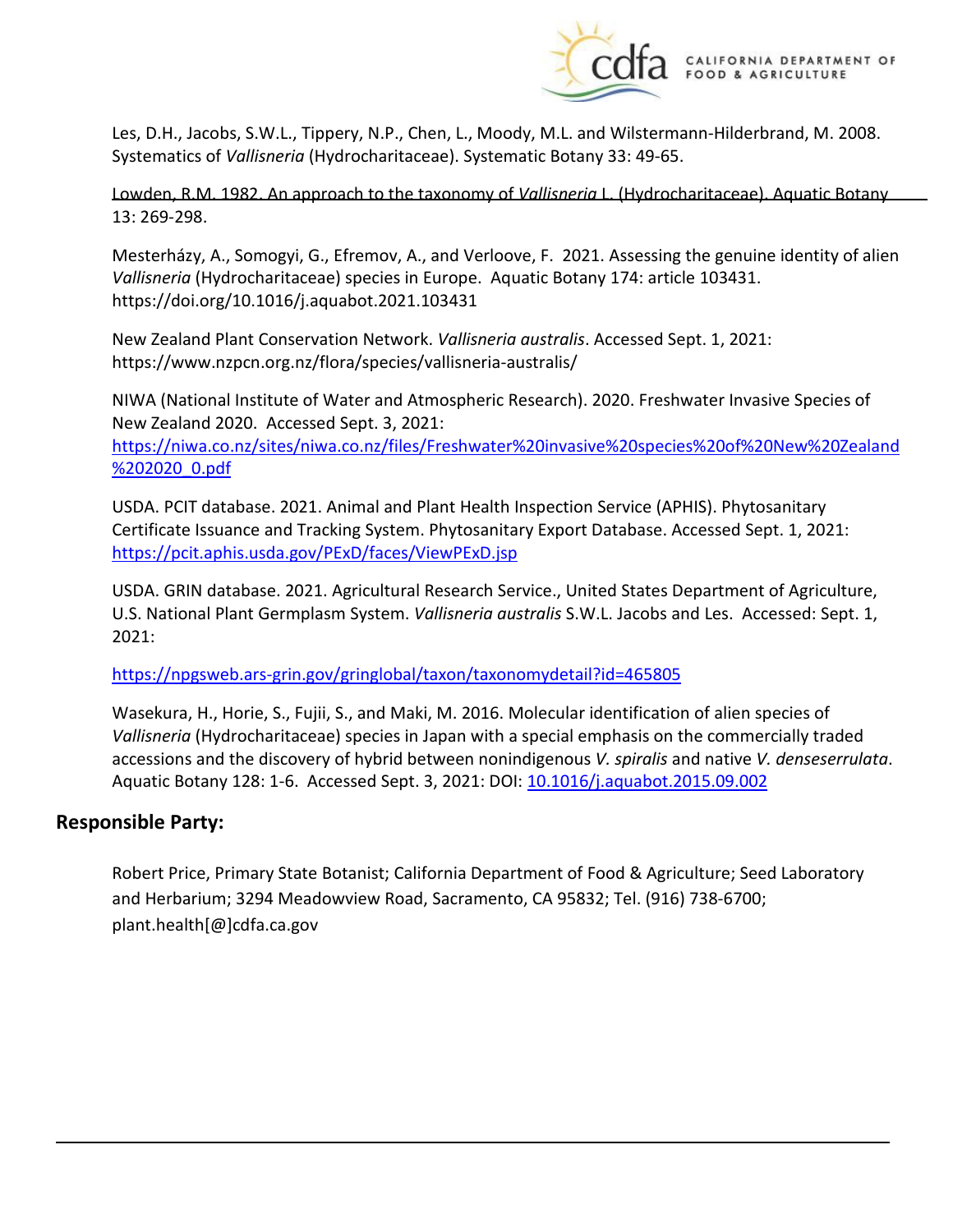

## **\*Comment Period: 10/13/2021 through 11/27/2021**

### **\*NOTE:**

 registration confirmation, please contact us at [plant.health\[@\]cdfa.ca.gov](https://plant.health[@]cdfa.ca.gov). You must be registered and logged in to post a comment. If you have registered and have not received the

### **Comment Format:**

 Comments should refer to the appropriate California Pest Rating Proposal Form subsection(s) being commented on, as shown below.

#### **Example Comment:**

Consequences of Introduction: 1. Climate/Host Interaction: [Your comment that relates to "Climate/Host Interaction" here.]

- Posted comments will not be able to be viewed immediately.
- ❖ Comments may not be posted if they:

Contain inappropriate language which is not germane to the pest rating proposal;

Contains defamatory, false, inaccurate, abusive, obscene, pornographic, sexually oriented, threatening, racially offensive, discriminatory or illegal material;

Violates agency regulations prohibiting sexual harassment or other forms of discrimination;

Violates agency regulations prohibiting workplace violence, including threats.

- $\clubsuit$  Comments may be edited prior to posting to ensure they are entirely germane.
- ◆ Posted comments shall be those which have been approved in content and posted to the website tobe viewed, not just submitted.

### **Proposed Pest Rating: B**